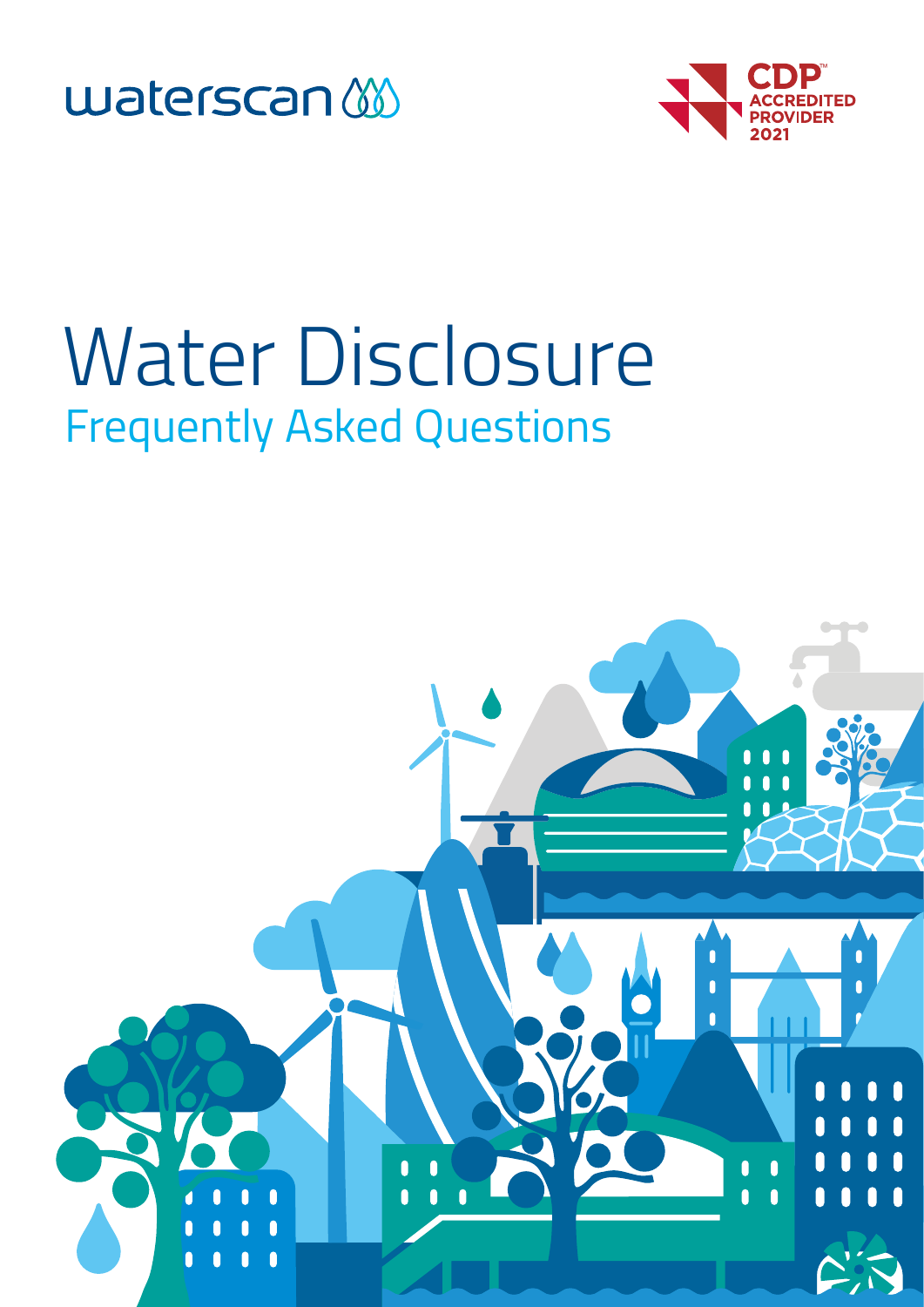# 1. What is meant by 'disclosure'?

Disclosure refers to the timely release of all information about a company that may influence an investor's or another stakeholder's decision to engage with it.

Similar to legal disclosure, the idea is that all interested parties should have equal access to the same set of facts in the interest of fairness.

A company's disclosure should be ultimately transparent, revealing both positive and negative data that may impact its future performance, financial or otherwise.

### 2. Our company has not disclosed before – what is involved?

Disclosure is regarded by investors and other stakeholders as the critical first step towards positive action on the environment.

There is, therefore, a growing demand for companies to report on their performance annually, using a recognised scheme like the Carbon Disclosure Project (CDP) with whom Waterscan has partnered.

Stakeholder pressure aside, here are six commercial and operational benefits for companies who disclose:

- 1. Protect and enhance your company's reputation by building trust through transparency and publicly reporting on your performance.
- 2. Demonstrate that you are aligned with rising public concern and that you are serious about positive action on the environment.
- **3.** Uncover emerging risks and opportunities in your business that might otherwise go unnoticed, facilitating the ability to act on these more quickly.
- 4. Boost your company's competitive advantage by reducing reputational and operational risks, in turn increasing tendering success and attracting investment capital.
- **5.** Be one step ahead of regulation by preparing your business and educating your staff on best practice before the introduction of mandatory environmental reporting.
- **6.** Create robust data-driven continual improvement strategies through tracking and benchmarking your company's progress over time and against industry peers.

### 3. We already disclose our carbon footprint – why should we add water?

#### Water scarcity is already a critical environmental issue and it is projected to get worse.

Less than 1.2% of all water on earth is available for human use. The UN predicts that, by 2030, demand (rising due to population growth and business development) is expected to outstrip supply (declining due to climate change and aging infrastructure) by 40%.

Already, a stable supply of good quality water can no longer be relied on by companies to grow their business in many regions.

Therefore, the World Economic Forum's 2019 Global Risk Report identified water as the fourth greatest risk to society over the next decade and the World Bank expects a growth rate decline of 6% GDP by 2050 as competition for water intensifies.

In the UK, businesses consume 30% of available water. As a result, companies are seen as the key to unlocking a sustainable water supply. And, although emissions and waste tend to be prioritised when setting corporate social responsibility agendas, water

is the increasingly important business risk that investors and regulators want to see addressed.

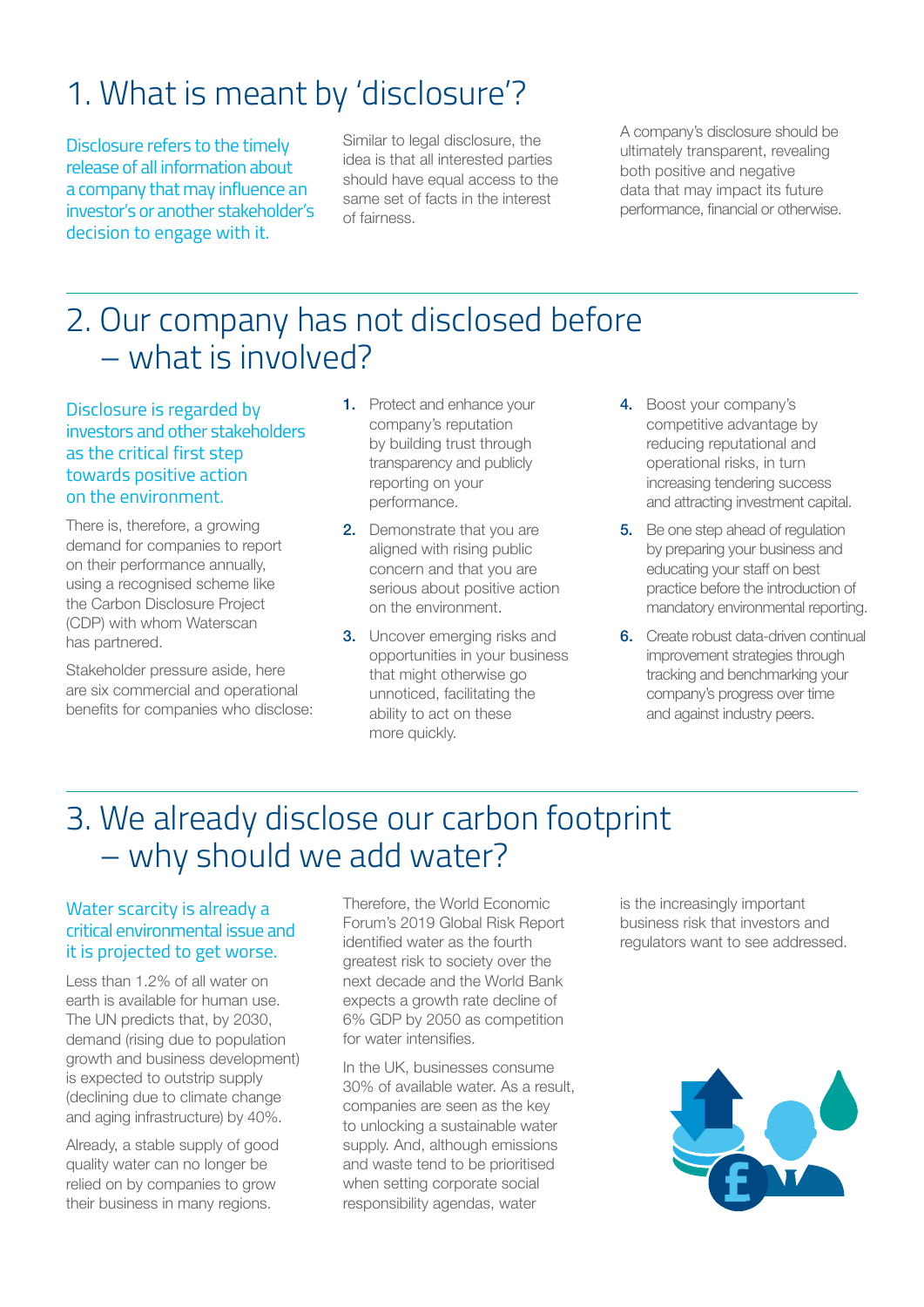### 4. Is water disclosure the same as carbon disclosure?

#### While the process is the same, water reporting is very different to carbon reporting.

This is because there are more variables to consider: location, time of year and population dynamics all need to be considered when analysing water impacts and risks.

A tonne of carbon has the same impact no matter where on the planet it is emitted. The impact of abstracting one  $m<sup>3</sup>$  of water, on the other hand, can have very different consequences. Consider, for example, water consumption in a location where reservoirs are full and at a time when demand is low

versus the same consumption in a water scarce area in the middle of a drought.

Water reporting is specialised, and it requires a unique data set, which is why relatively few companies disclose their operational water footprint.

### 5. Are there risks if we are not currently active on water stewardship?

#### As all those working in sustainability know, if you can't measure it, you can't manage it.

It's not uncommon for an initial disclosure to not score well, but there are options for companies that are disclosing for the first time. The first option is to complete a shorter 'minimum' version of the questionnaire, which usually isn't scored. The second option is to complete the full questionnaire, generating a score and feedback, but keep the result private. This gives companies comprehensive insight into water risks and how to mitigate

them, but without any exposure. Waterscan will advise which is the best option on a case-by-case basis.

Disclosure helps to identify strengths and weaknesses, beginning the journey towards the year-on-year improvements that stakeholders and investors want to see. It offers immediate benefits in terms of reputational enhancement and the opportunity to leverage market position and influence from the outset. Longer term, there are many tangible ways to enhance scores, all the time reducing commercial risk and building operational resilience. The greater risk is *not* to disclose. In November 2020, UK Government published a roadmap towards mandatory climate-related disclosures across the economy by 2025. Aligned with the recommendations of the Taskforce on Climate Related Financial Disclosures (TCFD), this ambitious target aims to ensure that the right information on climaterelated risks and opportunities is available across the investment chain from companies to financial services firms to end-investors. CDP disclosure feeds heavily into TCFD and it is therefore a great tool to help companies prepare for upcoming obligations in this area.

## 6. Can we disclose at any time of year and how long does it take?

While you can engage with Waterscan at any time, there are set timescales laid down by CDP when it comes to reporting.



January each year marks the preview release of reporting questionnaires, guidance and scoring methodology. CDP's online reporting platform is then open for company data submissions from April until July. In December, accumulated scores are published, and companies are provided with feedback on their disclosure. Companies then have until the following April to act on recommendations ahead of their next annual disclosure.

The comprehensive disclosure required by CDP will take between one and four months, depending on the quality of data available at the outset. It is therefore recommended that early June is the latest that a company with good data should embark on a full water disclosure project. If available data is sketchy, begin in April.

See more about the process.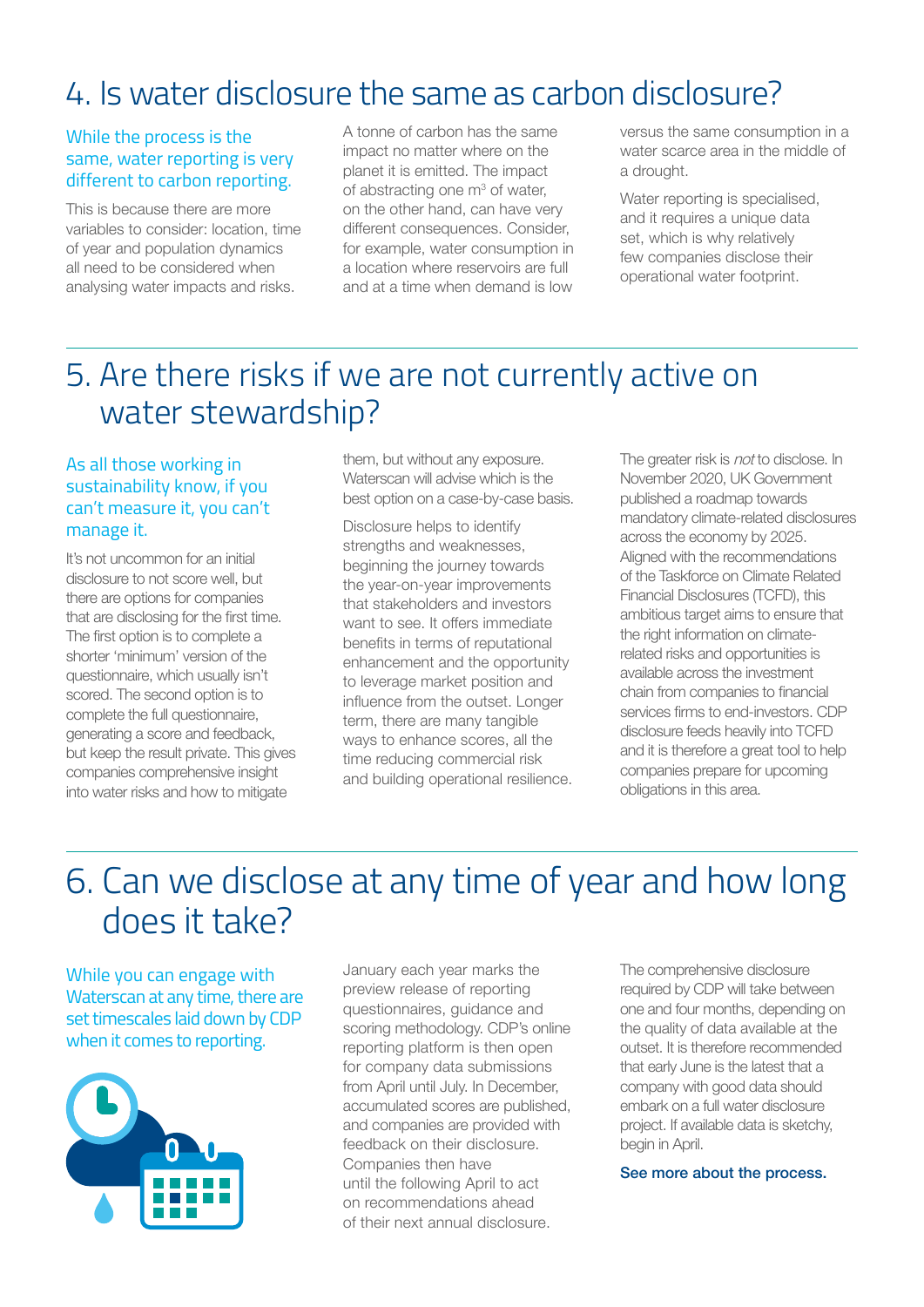### 7. What data and resources are required?

#### CDP wants to build the most comprehensive picture of water consumption, use and treatment possible.

Its questionnaire therefore covers a company's whole operational water footprint, considering water supply

sources, geographical scarcity, consumption levels, discharge levels, treatment methods, overall reliance on water and any current or planned activities to mitigate water risk.

Beyond initial briefing and data provision, internal resources are not required when working with Waterscan on a water disclosure. Waterscan will work with any level of data that a company has available - it can be as little as a site list or as extensive as a detailed water management strategy.

#### 8. Who can access my CDP disclosure?

All companies can choose the level of disclosure that's right for them.

When submitting responses via CDP's online platform, it is possible to choose whether to make this information public or non-public; this choice determines how CDP will handle your data. While all

company disclosures are made available to stakeholders who request them from CDP, it will only be published on the CDP website if the 'public' option was chosen.

### 9. Why should we work with Waterscan?

#### Waterscan is the first and only UK-based CDP accredited partner that specialises in water.

Representing clients across all industrial sectors and working closely with water market operators and regulatory bodies, Waterscan

helps secure a sustainable water future for all with end-to -end solutions.

Water management has been Waterscan's sole focus for over 25 years and therefore has a unique understanding of water use. With specialist teams that are all in-house, Waterscan has all the knowledge

required to mine, interpret, analyse and improve on the operational water footprint of any organisation in the UK. Several Waterscan clients, including Coca-Cola European Partners, Morrisons, Sainsbury's and Whitbread, already disclose on water.

#### Read more about Waterscan's Water Disclosure Service

### 10. Why should we work with CDP?

#### Carbon Disclosure Project (CDP) is a not-for-profit charity that runs the global environmental disclosure system.

Its vision is to promote transparency and accountability to help decouple growth from resource depletion. CDP's work over the last two decades has resulted in unparalleled engagement on environmental issues worldwide.

Each year CDP supports thousands of companies, cities, states and regions to measure and manage risks and opportunities on climate change, water security and deforestation at the request of investors, purchasers and city stakeholders. In 2020, 515 investors with US\$106 trillion in assets and 147+ large purchasers with over US\$4 trillion in procurement spend requested thousands of companies to disclose their environmental data through CDP.

Participation in CDP will also prepare companies for increasing legislation around environmental disclosure. CDP is aligned with the recommendations of the Taskforce on Climate Related

Financial Disclosures (TCFD) and it is similarly structured so that part of the CDP questionnaire can feed directly into TCFD disclosures (which are set to become mandatory by 2025 in the UK).

#### [Read more about CDP](https://www.cdp.net/en)

[Read more about TCFD](https://www.fsb-tcfd.org/)